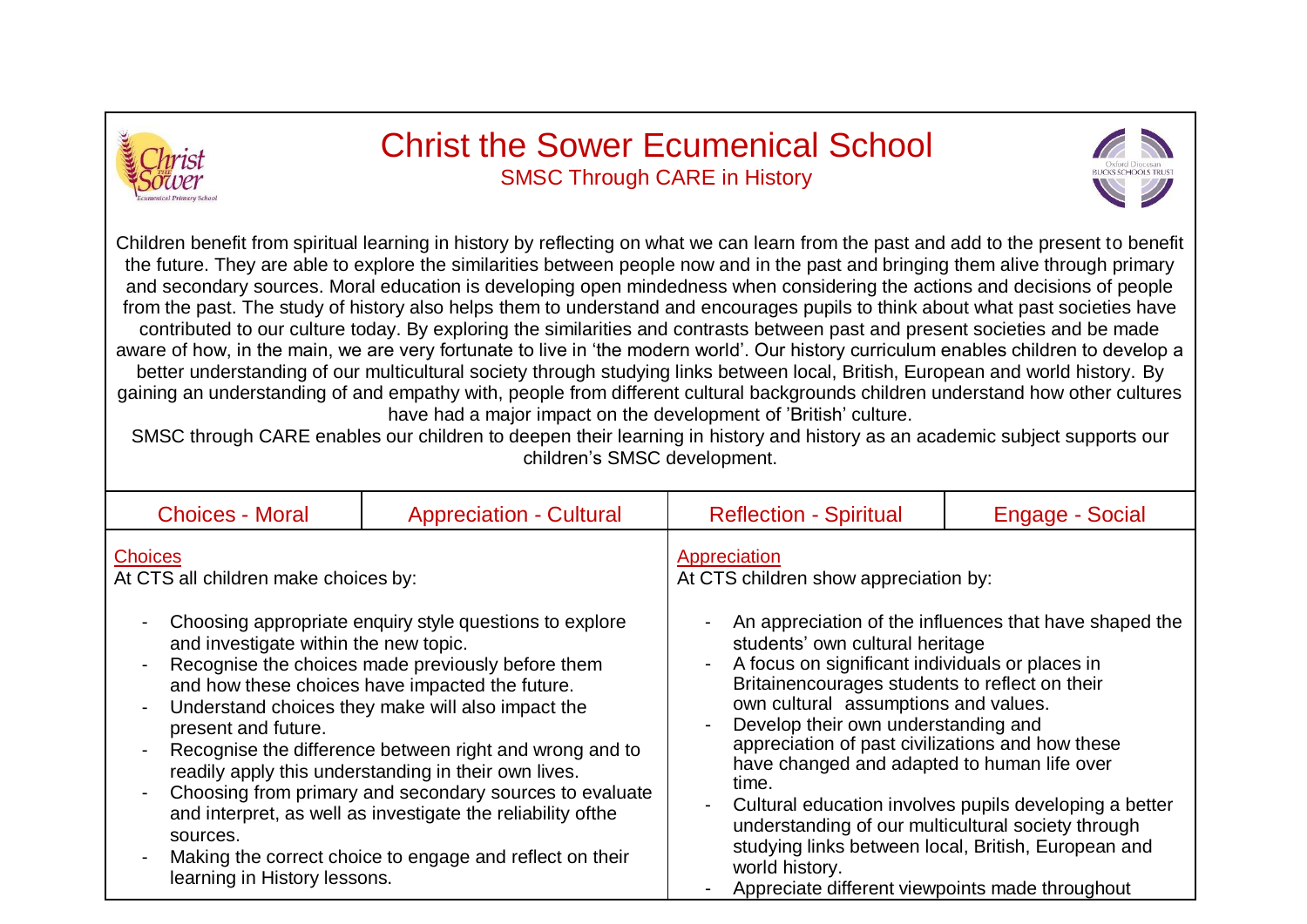| Understanding why choices were made and the<br>$\blacksquare$<br>commitment behind these<br>- Making a moral judgement from a historical point of view,<br>e.g. when analyzing and comparing primary or secondary<br>sources of evidence | history.<br>Understand what we can learn from different<br>cultures and that we too continue to use and<br>adapt skills they have taught us today.<br>An appreciation for historical sources and<br>artefacts, understanding that these can often be<br>very fragile. |
|------------------------------------------------------------------------------------------------------------------------------------------------------------------------------------------------------------------------------------------|-----------------------------------------------------------------------------------------------------------------------------------------------------------------------------------------------------------------------------------------------------------------------|
|------------------------------------------------------------------------------------------------------------------------------------------------------------------------------------------------------------------------------------------|-----------------------------------------------------------------------------------------------------------------------------------------------------------------------------------------------------------------------------------------------------------------------|